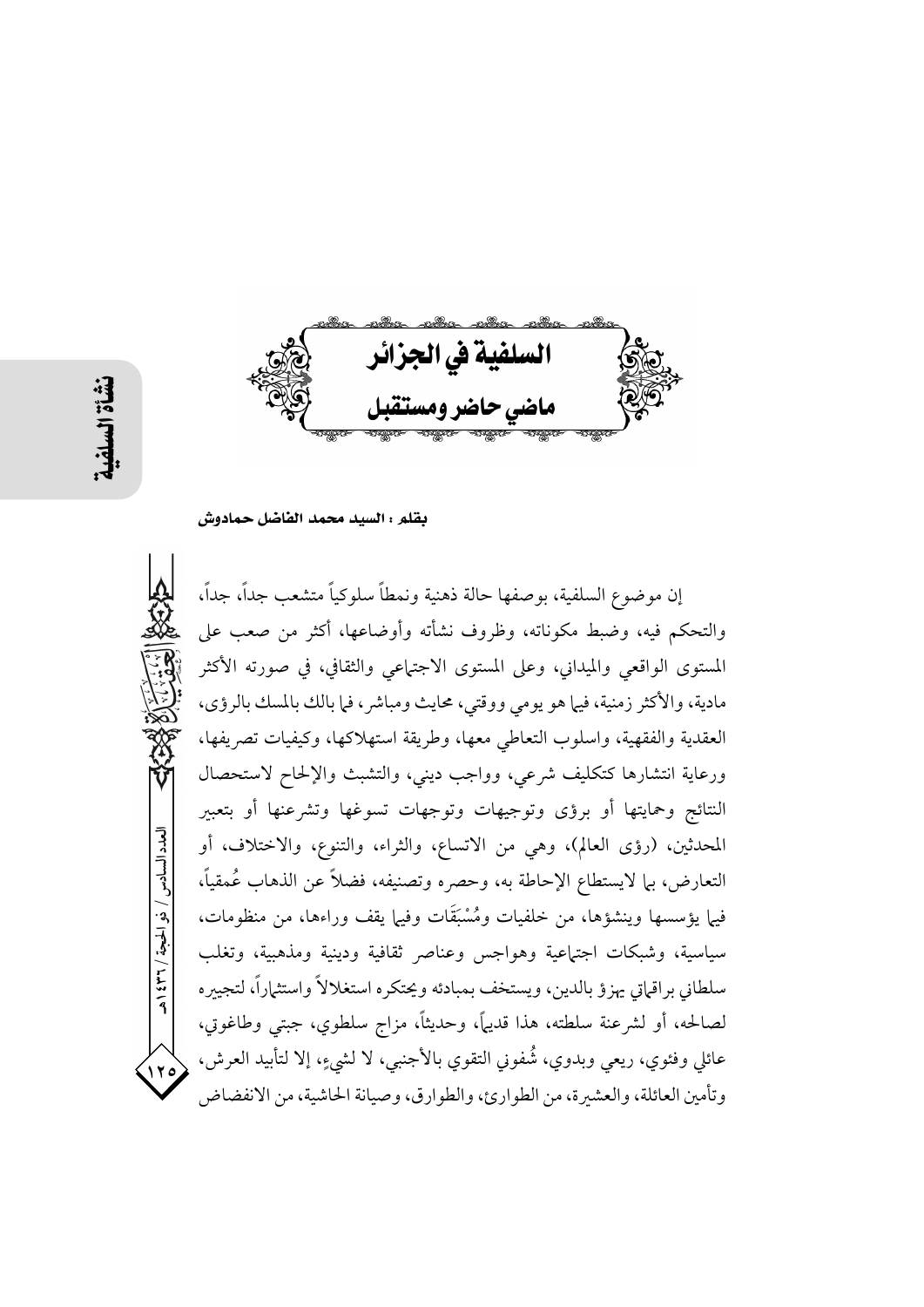والتبدد، ومن الانتفاض والتمرد، والحال أن رؤى العالم، في كل مجتمع، أو في كل مدنية، وحضارة، تتباين وتتباعد، قليلاً أو كثيراً، حسب الفئات، والشرائح الاجتهاعية، وقد تكون قبائل، وعشائر، وطوائف، وأديان، ومذاهب، كما هو حالنا، في العالم العربي، والإسلامي، ولا تسأل عن الحضور العرقي والثقافي، في المسألة، وقد تكون أحزاباً، أو منظمات المجتمع المدني بصفة عامة، وطبقات، ومجاميع علمية، ومراكز بحث، كما هو حال، المجتمع الحديث المهيكل، فمن السذاجة بمكان، أن نتصور، رؤى العالم عند كانط، وهيجل، أو عند مدرسة فرنكفورت، أو مدرسة ما بعد الحداثة، أو عند يوغان هبرماس، حصراً، صاحب نقد العقل التواصلي، أو صاحب اطروحة، العقل الانبثاقي، الاستطلاعي الصاعد، على ما بينهم من اختلاف، وبين أيضاً، التكنوقراطيين، وأصحاب المصالح الاقتصادية المتنفذين، مالكي الشركات العملاقة، المتعدية الجنسية، العابرة للحدود، كرؤى العالم، عند الأمريكي، أو الياباني، أو الأوروبي العادي، كتمثيل لأغلب الكتل الجماهرية، الذي يتحكم فيه، (الحس العملي)، برأي وتعبير، عالم الاجتهاع الفرنسي، بيار برديو، والذي يرى الحياة، هكذا كما باشرها، وخبرها، وعرفها الفرد أو الجماعة، انحدرت اليه عبر الآباء والأجداد، والأجيال، ورضعها أو رضعوها مع حليب امهاتهم، ولا يستسلم لوجع الرأس، فيكابر ويتعسف، أو يهاحك ويتمحل في ربط الواقع أو ايجاد سند له، في الفكر اللاهوتي، أو الفكر الفلسفي، أو في حقل العلوم الاجتماعية، أو الإنسانية، اخترنا المنهجية التراجعية في مقاربة موضوعة السلفية، أو اطار التفكير اللاهوتي والفقهي للوهابية بوصفها نسخة جديدة ومعاصرة طبخت بعناية وركبت وصنعت من عوامل وعناصر داخلية وخارجية محلية وعالمية ركزت ورسخت في تربة البداوة وفضائها، واخرجت من التواريخ بها فيه تاريخ القبيلة والعشيرة، وافرغت من تجارب وخبرات وتراكمهما كأصل لتشكل الثقافات، وجذر لنشاط التاريخ في الاتجاه الإجابي وكتأهيل للعقل وللفكر وللمشاعر، وكجدارة واستحقاق لتقلد الأمانة وحمل المسؤولية، أو كـ(شهادة) بتعبير القرآن الكريم.

نَشَأة السلفَيا

لسلفية في الجزائر / محمد الفاضل

ِ حمادوش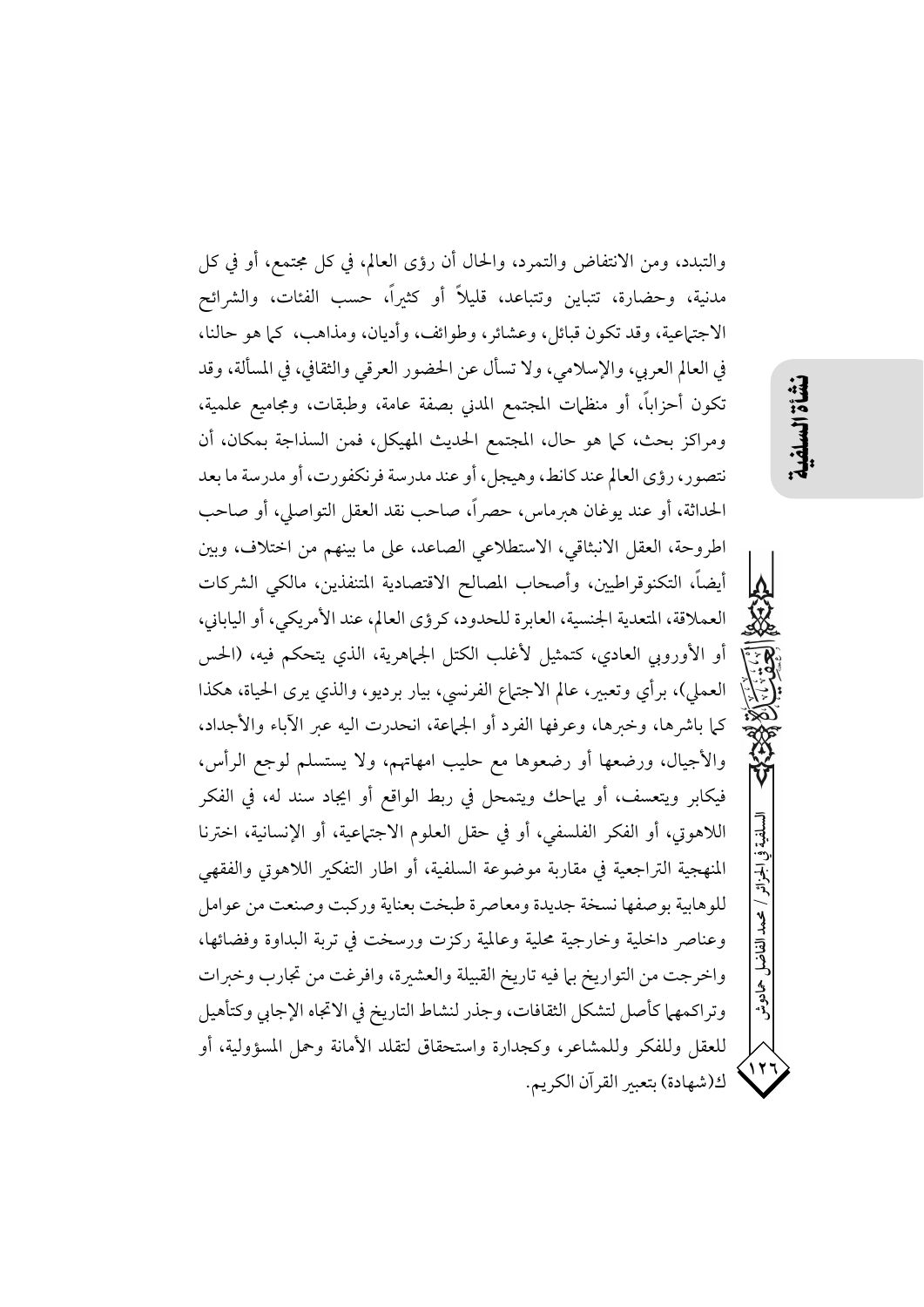ألم تكن (الشهادة) بالمعنى الرسالي الكبير، وبالمعنى الريادي الأعظم كمبادئ وكحقائق، يجب نقل الإنسانية الى آفاقها، والفراغ من هذا التكليف الذي ينصبُ له الأنبياء والرسل وحوارييهم واممهم مهما تطلب من جهد، واحتاج من عناء، بعد استفراغ الطاقة واستفاد الوسائل.

والحال أن القرآن الكريم بذل جهداً متطاولاً، في عرض صور الأنبياء والرسل مع أقوامهم واممهم وينبه ويعلم كيف جرت الأمور في المكان وفي الزمان، ولا يمر أو يقفز من دون التذكير، بل التأكيد بشكل ملحاح، على الظروف، والحيثيات والملابسات ـ أكثر من ذلك وأبعد ـ واسنادها وتعزيزها بالوضعيات الثقافية، والحضارية، وموضوعتها أو موقعتها في سلم التاريخ، وفي الشأن الاجتماعي في جانبه العلائقي والتنظيمي ومستواه المدنى والحضارى، وتحدياته ورهانته، والشأن النفسي كسوية وكشذوذ، كطفولة ومراهقة، وكنضج ورشد، لو لم تكن التجارب والخبرات وتراكمهم لها كبير أهمية، والمفعول الحاسم في التثقيف والتعقيل، وفي الهدي والتذكير، وفي التهاسك والتوازن، لم يجازف القرآن الكريم بسردها هكذا سدى: ﴿أَلَمْ يَأْنِ لِلَّذِينَ آمَنُوا أَن نَخْشَعَ قُلُوبُهُمْ لِذِكْرِ الله وَمَا نَزَلَ مِنَ الْحَقِّ وَلا يَكُونُوا كَالَّذِينَ أُوتُوا الْكِتَابَ مِن قَبْلُ فَطَالَ عَلَيْهِمُ الأَمَدُ فَقَسَتْ قُلُوبُهُمْ وَكَثِيرٌ مِّنْهُمْ فَاسِقُونَ﴾  $^{(1)}$  احتفاءً وتقديراً وتقييهاً للتجربة، كعقل ثاني أو كعقل سند، أكيد هي في المحصلة عقل كبير جداً عقل أقوام وجماعات، وعقل مدنيات وحضارات، عقل تفاعلى احتكاكي اندماجي، ومركب من أحقاب جيولوجية، وطبقات اركولوجية، وأنهاط تفكير يتداخل فيها الميتافيزيقي بالابستيمولوجي أو (المعرفي)، ويتقابل فيها، النسبي بالمطلق، والعقلي الخالص، أو المحض، بالواقعي الحسي أو الوضعي، إن معطى التجربة كان أساساً في تشكل التاريخ كعلم بالمعنيين، المعنى الكرونلوجي التسلسلي، كقص وحكاية للأحداث والوقائع، عبر الملوك والأسر، والمعنى العلائقي التحولي، والارتباطي السببي أو التعليلي، بمعنى أن تنظر الى العلاقات الكائنة بين ممارسة (كل مؤلف) أو (كل فيلسوف) أو (كل أديب) أو (كل متكلم) أو (كل اصولي أو فقيه) وبين مجمل العلوم والمعارف التي قد

العدد السادس / ذو الحجة / ٣٦٦ هـ

 $\frac{111}{11}$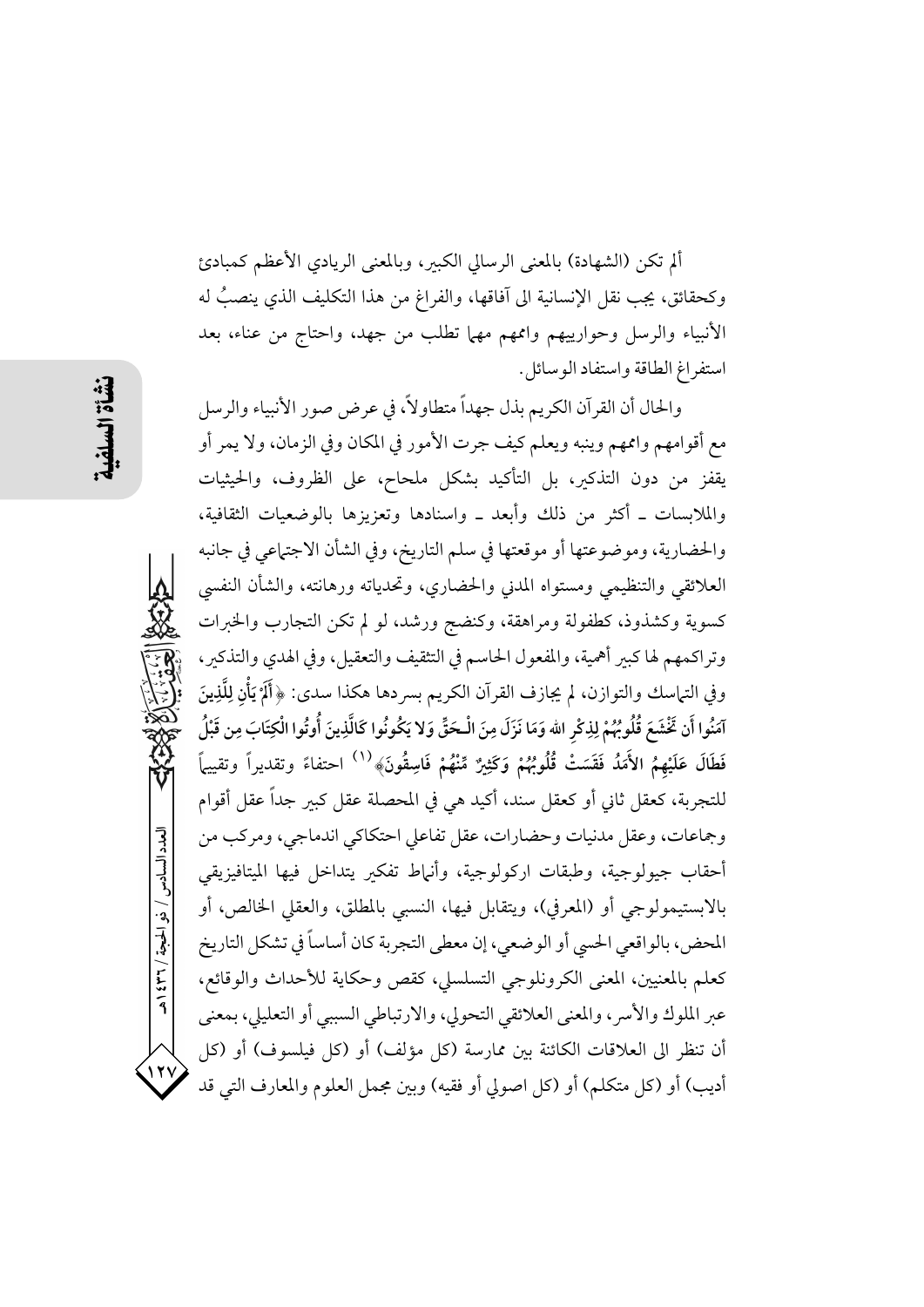يعرفها أو لا يعرفها والتي كانت سائدة في عصر ه، ذلك لأن اقتصار المؤلف على علمه فقط وانغلاقه داخل مجالهم يحد من معرفته، كما أن دراسة كل وضعية اجتهاعية، أو اقتصادية، أو سياسية، أو ثقافية بمعزل عن اطارها المادي، والثقافي، وتشابكها وتداخلها مع سائر الوضعيات الأخرى، اصولاً وفصولاً، يوقعنا في مهاوي الخطأ والضلال، ويبعدنا عن تتبع مدياتها، الطويلة، والمتوسطة، والقصيرة، أين نقبض على منبتها، ومنشئها، ونحيط بجوها ومناخها، وعوامل كونها ونموها وتطورها بوصفها ظاهرة، لها حظَّها من التأثير والنفوذ، وتداعياتها الإجابية أو السلبية، وقد تنزاح وتتملص الظاهرة من أرضية العلوم والمعارف، ومن لا مبالاة المجتمع وصمته، أوقد تفرخ وتتكاثر في شقوق التوترات التي تحصل بين السلطة والمعارضة، أو في الفراغات التي تخلقها الفتنة أو قد تصطنعها السلطة للتغطية على لاشرعيتها وانحرافها وفي نفس الوقت لملء الفراغ الإديولوجي والسياسي، لصرف الهم عن الجد وقتل ارادة التغيير.

إن نمط التفكير هذا الذي تمليه طريقة في التعاطي مع العقيدة وصياغة معينة لها حسب قراءة انتقائية للنصوص المقدسة، في حالة النص القرآني يكتشف الإنسان غرابة وطرافة أو حتى لا معقولية محتوى وفحوى معاني الآيات والسور خاصة في الإطار العقائدي الذي له تعلق بالأحكام في مضهار الدماء، والتكفير، والتفسيق أما قراءتهم لمجاميع الأحاديث النبوية الشريفة، فحدَّث ولا حرج بصرف النظر عن نسبة الصحة التي تعطى لكتبٍ معينة ولأسانيد رجال معينين ولوضعيات وحالات ووقائع معينة يرتفع بصحتها الى مستوى أن تجعل بعد القرآن مباشرة، ويتم تحكيم وضبط الآيات القرآنية بها، ويبلغ تحكمهم مداه لما يتم حصر ألفاظ القرآن في دلالات مخصوصة لحاجة في نفس يعقوب وارغامها على النطق بها، في حالات كثيرة تكون مرجوحة، أما أبعادها فتطمس طمساً، أو تربط ربطاً بسلوكات وتصرفات وتحديات ورهانات وظروف وملابسات وحيثيات فردية وجماعية ضيقة جداً ما أنزل الله بها من سلطان، وكيف يتأتى لهذا القرآن الذي يستوعب الأزمنة والأمكنة والواقع في سيلانه أن يشد ويلصق بزمان مخصوص وبمكان محدد مقيد وبواقع جامد متكلس لايحول ولا يزول.

سلفية في

压压

يحيد الفاضا

ِ خادوش

 $\lambda$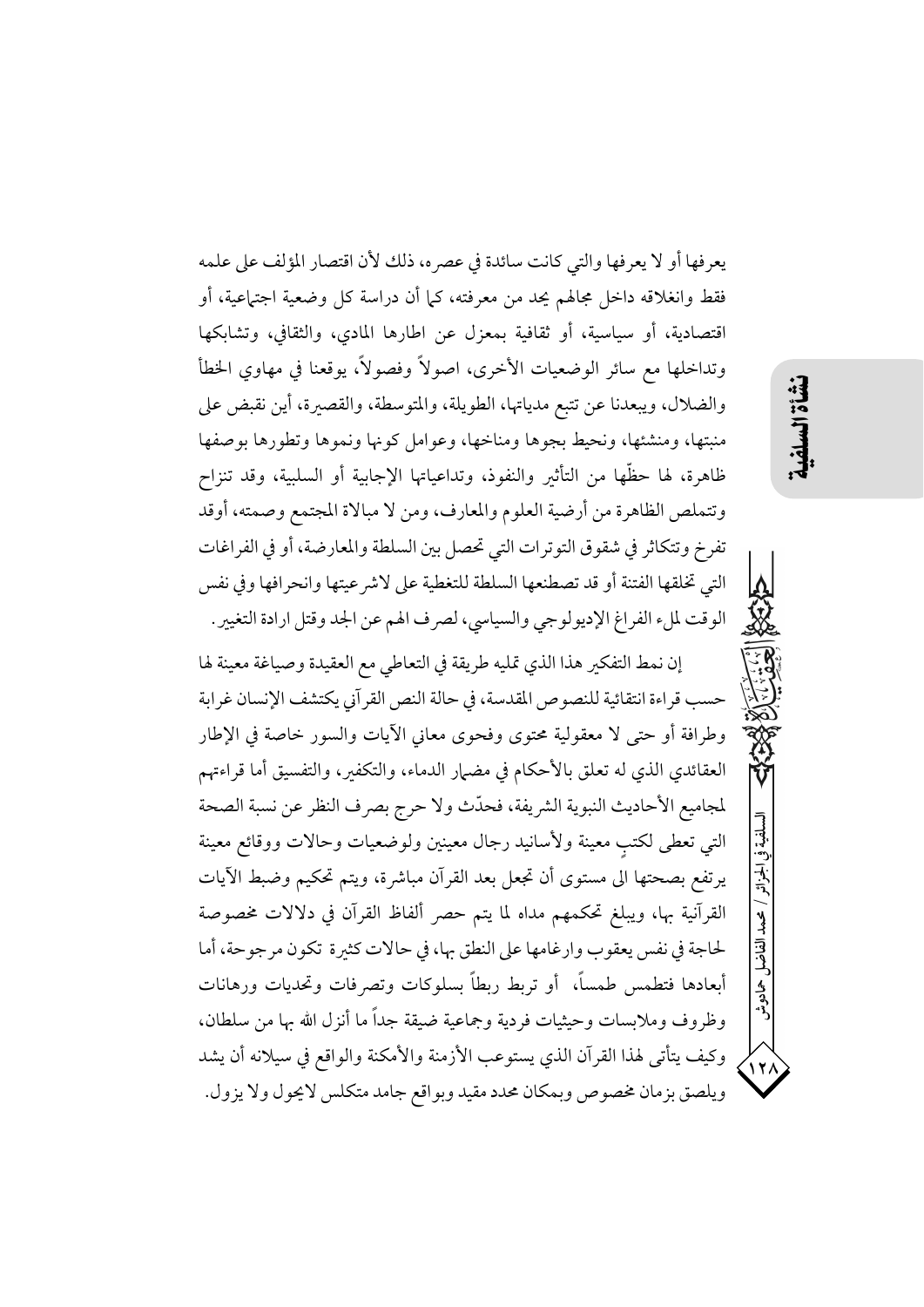العدد السادس / ذو الحيجة / ٣٦ / ٤٣٩  $15$ 

وعليه فإن شأن هذه الحركة الضيقة الأفق القريبة الإدراك الحرفية التكرارية، الاجترارية، التي لا تظهر وتخرج الا من تصدعات الواقع والتأزم الثقافي، وشقوق الخلافات الفكرية، وتباين وجهات النظر فيها ان على مستوى التفسير والتأويل، وان على مستوى الإبداع والتخريج والتنزيل، وهي حالات قصوى، وظروف استثنائية، ومخانق ومحابس قد تكون وقتية سرعان ما تتجاوز، وقد تكون عميقة ومعقدة تحتاج الى زمنية أطول والى امكانيات اضعف، واكتشاف طريق ومنهج وعدة يساعد أو يسهل على القفزة والطفرة أو بتعبير المحدثين على القطيعة والانفصال، وهذا ليس على المستوى الثقافي والحضاري بل على مستوى المصطلحات والمفاهيم والمناهج وتغيير جهة النظر وذلك لأن الصواب والصح هو في المحصلة نتيجة الأخطاء والسقطات والتعثرات، لقد ألمحنا في ما سلف من القول الى التجارب والخبرات ودورها في تقوية العقل وتعزيز قدراته وكيف أنها العاصم في التياسك الاجتياعي والتلاحم العقائدي والحارس الأمين للسوية الإنسانية من الانفلات، والتسيب، وركزنا وأكدنا على أن هذا الصنف من التجمع الذي يسمى السلفية (الوهابية) يدير ظهره للتجارب والخبرات أو يهزأ بها ويستنكف من ايلاء العقل أهميته ولا يلتفت بالمرة الى اشتغاله وما تؤدي اليه وظائفه. اذا كانت الآن أجزاء كبيرة من الوطن العربي والإسلامي تتعرض للتدمير

والسلخ والسحق والسحل، بفعل أمواج هذه الغيلان الأسطورية التي لها قابلية التحريش، والتحريض وخاصية التوظيف فإن وطننا الجزائر ابتلى بهذه الظاهرة المتوحشة، أذاقتنا الأمرين، وجرعتنا الغصص، وطال تهديدها الدولة بعد المجتمع ولم يزل لها ذيول ومخلفات ولم تزل مصدر قلق وخوف، وهي نمط تفكير، ونمط ممارسة في فهم الدين وتطبيقه، وفي التعامل مع الواقع وارادة تغيره، لم يعهدهما الشعب الجزائري ولا قبل له بهما، وهو أي: الشعب الجزائري كان مؤطراً ولفترات طويلة، تحسب بالقرون بالمذهب المالكي، والعقيدة الأشعرية وتصوف الجنيد السالك، والمنشط والمربى والمعلم هم الطرق الصوفية والزوايا، وبالمناسبة فإن هذه الطرق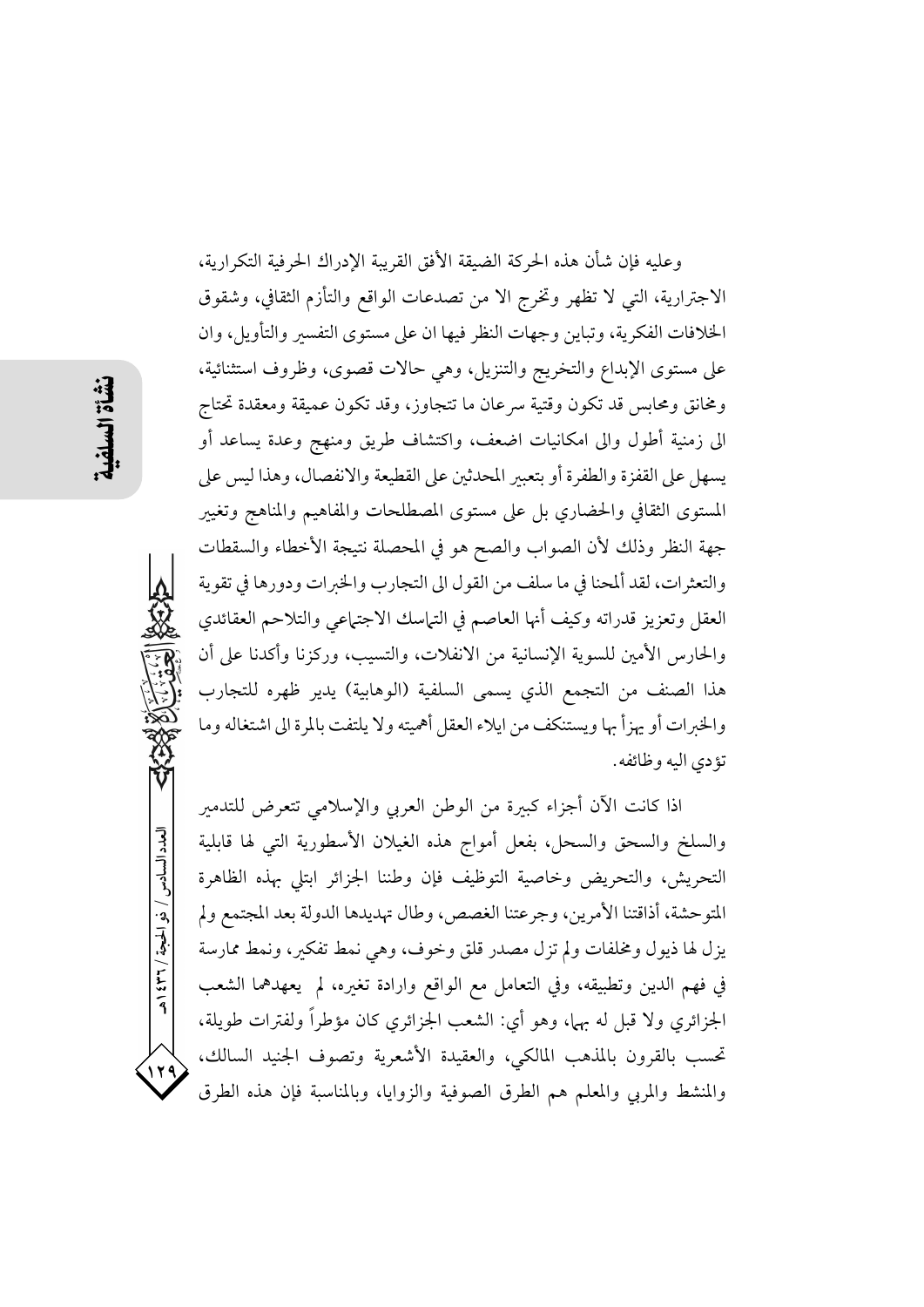الصوفية ورجالها في الفترات العصية من تاريخ الجزائر كفترة الاستعمار هم الذين حموا تدين الشعب الجزائري بالدين الإسلامي، وحرسوا هويته، واستبقوا ذاكرته، وهم الذين تصدوا لمحاربة الاستعمار فالأمير عبد القادر وهو أشهر من نار على علم نسباً وعلماً وشرفاً وسؤدداً، ينتهي نسبه الى الإمام الحسن المجتبي بن الإمام على بن أبي طالب ﷺ، وهو من الطريقة القادرية، لم ينتظر، فبادر لدفع العدو وصده فور دخوله، واستغرقت حربه معه أي مع العدو سبعة عشر سنة، فلم يحالفه النجاح ولم يوفق لظروف قاهرة وأسباب قاسية، ووقع معاهدة توقيف القتال ونفي مع عائلته وأنصاره الى فرنسا ثم هجر الى الشام، ومن بعده جدد المقاومة الشيخ بالحداد وهو شيخ زاوية ينتسب الى الطريقة الرحمانية وينتهي نسبه أيضاً الى الإمام الحسن بن على بن أبي طالب لِلْمَلِيُّ وتوفي بسجن قسنطينة ومن بعده ثار الشيخ المقراني وهو تلميذه ومريده (الشيخ الحداد) ومن نفس طريقته، وغيرها من الانتفاضات التي قادها رجال التصوف والزوايا كانتفاضة الشيخ بوعمامة، وانتفاضة اولاد سيدي الشيخ وانتفاضة فاطمة نسومر، ما نود أن نقوله ونصرح به كشهادة حق يمليها علينا واجب الدين، وواجب التاريخ، وواجب الأمة، أن الإطار الذي كان يجمع الأمة ويشكل وحدتها ويمثل مرجعيتها هم رجال التصوف والزوايا الذين تم ذكر مكاسبهم وانجازاتهم أهمها وليس فروعها وتفصيلاتها كإطعام الفقراء ورعاية الأيتام وإيوائهم وتعليمهم وأهمّ وأفيد ما يلزم الالتفات اليه باكتراث ومبالاة وبهم وتركيز أن آثار هذه المرجعية على الشعب الجزائري كانت واضحة وصريحة وكانت من التغلغل والرسوخ بمكان، مما سمح بنشوء ذهنية أو عقلية نقدر أن نسميها ذهنية الانفتاح والدمج داخل الدائرة الإسلامية ككل. كان المسلم في تصور هذا الشعب مسلماً وانتهى، سألت شيوخاً كثراً من هؤلاء هل الإمامي، أو الشيعي، أو الرافضي كما يحلو للخصوم أن يقولوا ويكرروا القول مسلم مثلنا؟ فانتفضوا وردوا علي رداً قاسياً نعم مسلم وهذا ما تلقيناه من علمائنا ومشايخنا، وتنطوي عليه عقيدتنا، الأكثر من هذا والأبعد منه تصوراً وفكراً شكلاً ومضموناً، أن هذا الشعب كان محباً لآل البيت لِمُهْتِلِمْ عاشقاً لهم الى حد الهيهان

نشأة السلف

لسلفية في الجزائر / محمد الفاضا ِ حمادوش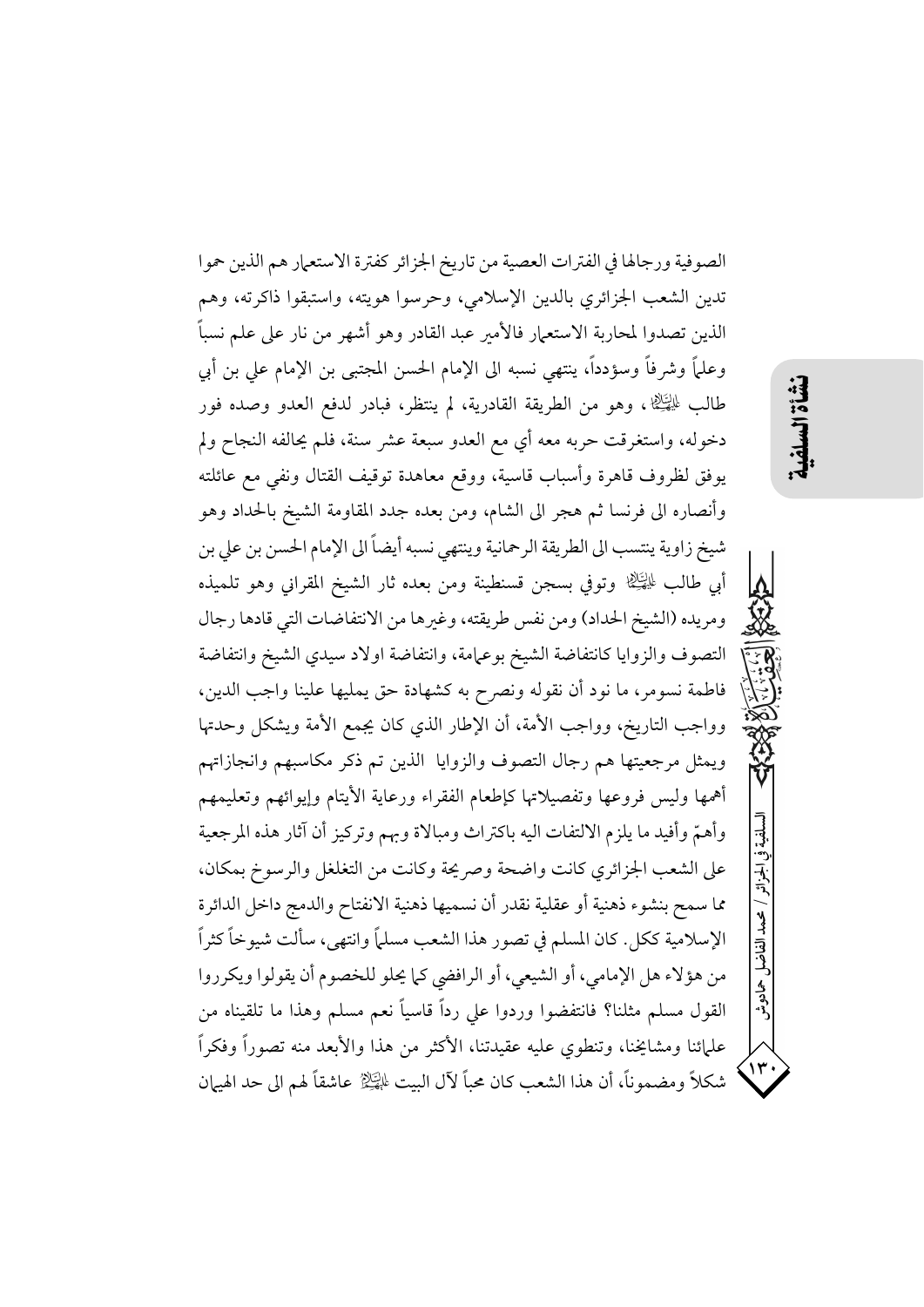وكان يحفظ تواريخهم وسيرهم ويرددها خاصة في المناسبات، كثير الاستشهاد بأقوالهم مدمناً على التوسل بهم وله أناشيد وأغاني تشيد بهم وتعدد محاسنهم وصفاتهم وجملة كراماتهم، وفي أواخر الخمسينات وبحر الستينات، وأوائل السبعينات كانت تلقى هذه الأناشيد والأغاني في الساحات العامة وترفق بكلمات تذكر بوقائعهم وآلامهم وما لحق بهم من أذى وإساءة يقع هذا في جموع غفيرة وحشود محتشدة، بالرغم من أن محاربة هذه الحالة وهذه العلاقة وهذا الاعتقاد تأبطتها شلة من السلفية شرعت في نشاطها في سنة ١٩٣٠ ميلادي ١٣٤٨ هجري قادمة من السعودية بعد أن تشبعت بدعوتها الوهابية وتشربت روحها زاعمة أن اسلام الزوايا اسلام وثنى شركى وأوهموا الناس أن الرسول ﷺ بعث في لحظتهم، وأنهم (أي الناس المؤمنون المسلمون أباً عن جد) حديثو عهد بالإسلام، لكنهم لم يؤثروا شروى نقير في عامة الناس، ولم يز حز حوهم قيد انملة عن اعتقاداتهم، وفقههم، وما عرفوه وتعودوا عليه، فهذا الشيخ العربي التباني من كبار علياء الجزائر كان يدرس في الحرم المكي وله تآليف، كتب كتباً في نقدهم باسم مستعار بلغنا أن له علاقات وارتباطات بعلماء الشيعة، في السعودية، وأنهم كانوا يودونه ويحترمونه ويقدرونه، وهذا الشيخ علي البوديلمي يقول عنهم ما يقول : في كلام طويل يخص قضايا شائكة ومعقدة تتصل بجميع أطراف الثقافة الإسلامية، المجمع عليها، بين المسلمين كافة، ولقد اخترنا جملة من الأقوال أنكر على البشير الإبراهيمي فيها أشد النكير.

ولا ننسى أن نحيل الى كتابات مالك بن نبي (رحمه الله) خاصة مذكراته (الطفل)، (الطالب)، و (العفن) قدم لهم نقداً يشطب على دورهم في السياسة ويشكك في دورهم الاجتهاعي ويثلم دورهم الدعوي وهو من هو، التزاماً تعبدياً، والتزاماً فكرياً، وصدقاً إيهانياً واسلامياً، ومعرفة دقيقة ومعمقة بنشوء الحضارات وازدهارها، وبمرضها وتداعيها، له معرفة علمية بالاستعمار وأساليبه، ويكفي قراءة كتاب (الصر اع الفكري في البلاد المستعمرة).

العدد السادس / ذو الحجة / ٣٦٦ / ه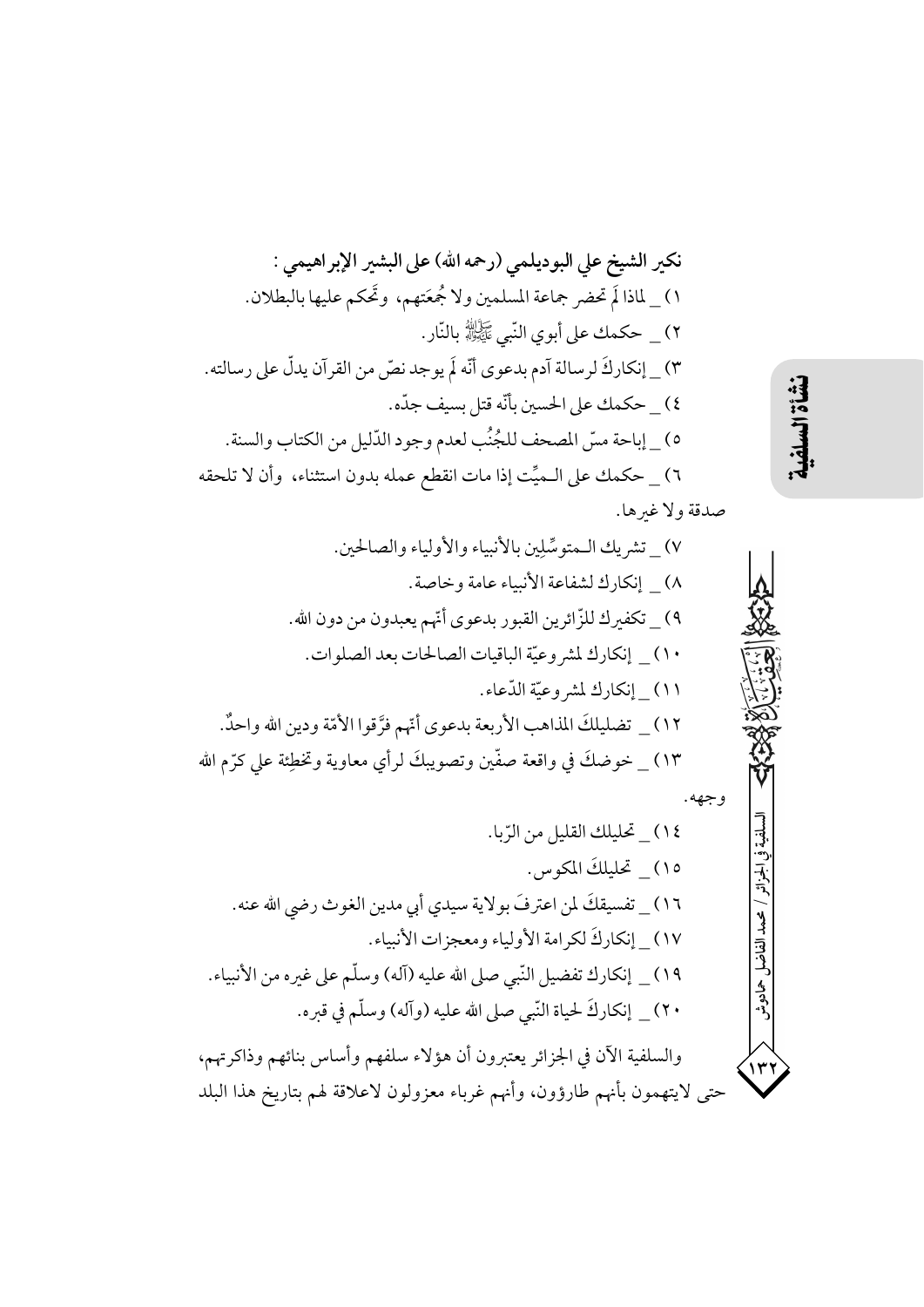وتراثه، ولا أكتمكم سراً أنهم أطاحوا بالمالكية، والأشعرية، والطرق الصوفية، وادخلوهم في عزلة أبدية، ولم يعد لهم حضور لا علمي ولا أدبي ولا دعوي وهم الآن ينتشرون كالنمل في طول البلاد وعرضها، لا يرون إلا خصهاً واحداً بل عدوٌ أوحد يتحفزون ويتنمرون للقضاء عليه قبل أن ينبت ويشتد عوده، ولكن هيهات هيهات ﴿... وَاللهُ غَالِبٌ عَلَى أَمْرِهِ وَلَكِنَّ أَكْثَرَ النَّاسِ لاَ يَعْلَمُونَ﴾ (٢).

﴿... وَمَن يَتَوَكَّلْ عَلَى اللَّهَ فَهُوَ حَسْبُهُ إِنَّ اللهَ بَالِغُ أَمْرِهِ قَدْ جَعَلَ اللهُ لِكُلِّ شَيْءٍ قَدْرًا﴾ (٣).

قال رسول الله (صلى الله عليه (وآله) وسلم) : «حَدَّثَنَا أَبُو بَكْرٍ بْنُ أَبِي شَيْبَةَ، حَلَّتَنَا حَ<u>فْصُ بْنُ غِيَاثٍ</u>، وَ<u>يَحْيَي بْنُ سَعِيدٍ</u>، عَنْ <u>ابْنِ جُرَيْجٍ</u>، عَنْ <u>سُلَيْهَانَ بْنِ عَتِيقٍ</u>، عَنْ طَلْقِ بْنِ حَبِيبٍ، عَنْ الْأَحْنَفِ بْنِ قَيْسٍ، عَنْ عَبْدِ الله، قَالَ : قَالَ رَسُولُ اللهَّ صَلَّى الله عَلَيْهِ (وآله) وَسَلم: "هَلَكَ الْمُتَنَطِّعُونَ، قَالَـهَا ثَلَاثاً"»<sup>(٤)</sup>.

وقال ﷺ : «لا تشدَّدوا فيشدَّد الله عليكم»<sup>(٥)</sup>.

وقال (صلى الله عليه (وأله) وسلم) : «إن هذا الدين متين فأوغلوا فيه برفق ولا تبغضوا إلى أنفسكم عبادة الله، فإن المنبت لا أرضا قطع ولا ظهراً أبقي»<sup>(٦)</sup>.

عن مُحَمَّدِ بْنِ يَعْقُوبَ عَنْ عَلِيٍّ بْنِ إِبْرِاهِيمَ، عَنْ أبيه، عَنِ النَّوْفَلِي، عَنِ السَّكُونِي، عَنْ أَبِي عَبدالله لِمَائِلِلٍ قالَ: قالَ رَسُولُ الله ﷺ: «مَنِ كانَ في قَلْبه حَبَّةٌ مِنْ خَرْدلٍ مِنْ عَصَبَيَّةٍ، بَعَثَهُ اللهُ يَوْمَ القِيَامَةِ مَعَ أَعْرابِ الجَاهِليَّةِ»<sup>(٧)</sup>.

نسيت أن أنبه الى أمرٍ قد يغيب عن كثيرٍ لأني فيها قرأت وسمعت وناقشت وتساءلت، واستفهمت، في كل اتصالاتي واجتهاعاتي وعلاقاتي لم أجد له تعرضاً، أو حتى اشارة أو تلميحاً، ألا وهو مكونات الثقافة الدينية الجزائرية، ان ثقافة آل البيتْ $\mathbb{R}^{\mathbb{Z}}$  أو عنصر التشيع مكون أساسي من هذه المكونات وتجلياته في الاجتهاع الجزائري لا تخطؤها العين، ولا الأذن ويطول بنا الأمر لو نلجأ الى الاستشهاد بالثقافة

العدد السادس / ذو الحجة / ٣٦ / ٤٣٩

 $\overline{\mathbf{y}}$